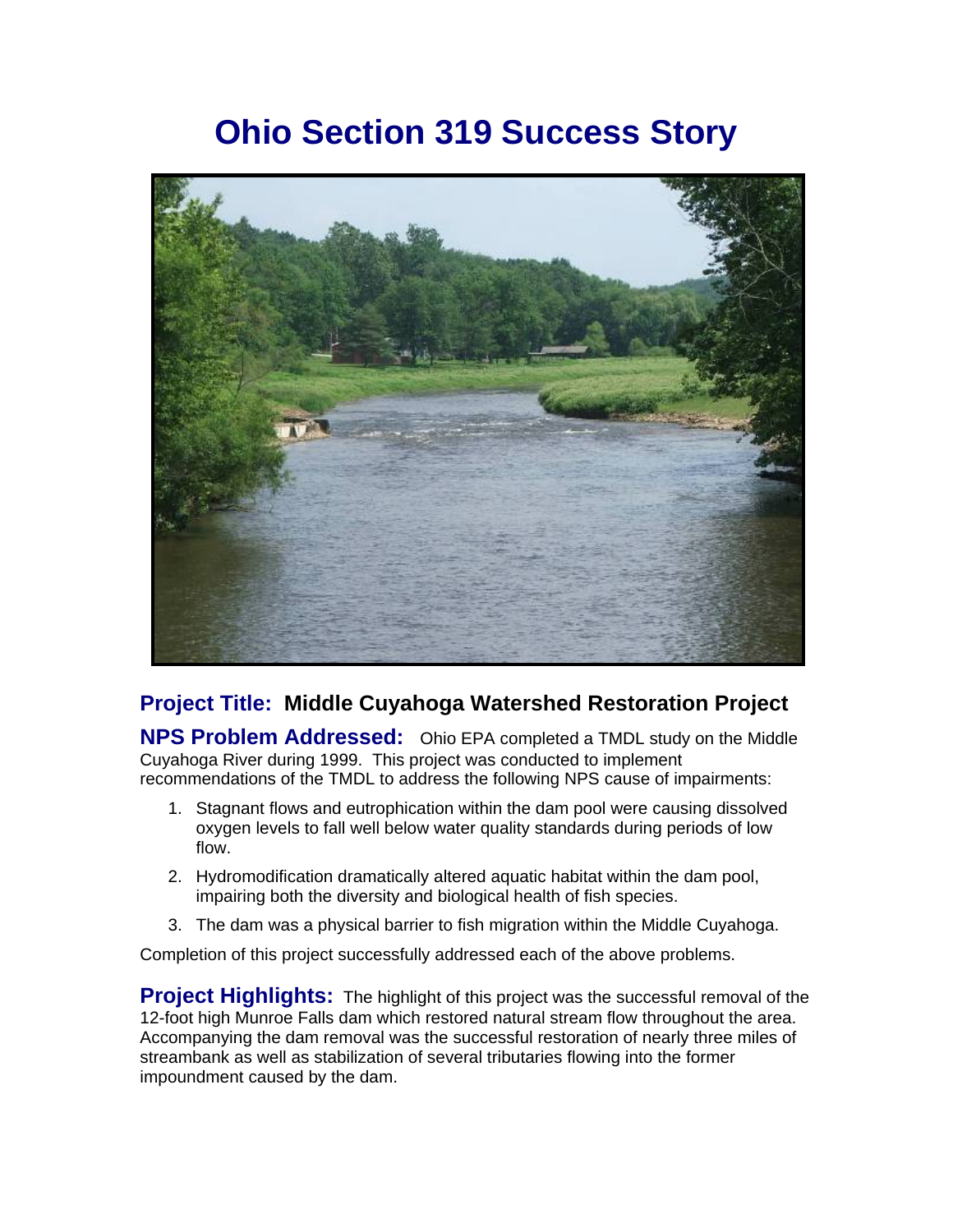Following a list of cumulative progress on this project:

- 1. Successfully removed the Munroe Falls dam.
- 2. Renaturalized and restored nearly 3 miles of exposed stream bank.
- 3. Restored and stabilized two tributary areas that showing signs of head-cutting due to the return of the river to its historic channel and elevation. More than 600 linear feet of tributary areas were stabilized and restored as a result of this project.
- 4. Conducted extensive community outreach and public educational activities.

**Project Results:** Based on results observed in 2005 with the Kent Dam Modification project that was completed upstream from Munroe Falls Dam, Ohio EPA expects to identify dramatic water quality improvements resulting from this project. Within six weeks of modifying Kent Dam, fish diversity and QHEI (physical habitat) measures increased dramatically, from non-attaining WWH standards to full attainment within a matter of six months. Follow-up monitoring is currently underway with the Munroe Falls Dam Removal Project however final analysis of samples has not yet been completed. Preliminary results should be available during summer of 2007. We fully expect that the Middle Cuyahoga upstream, downstream and within the project area will be in full attainment of WWH aquatic life use as a result of this project.

An additional benefit resulting from this project is the cost-savings that Summit County and the city of Kent will realize. Prior to removal of the Munroe Falls Dam and modification under a previous 319(h) sub-grant to the Kent Dam, it was estimated that \$5-\$7 million in wastewater treatment upgrades would be necessary to meet water quality standards. As a result of the water quality benefits from these two NPS projects, it is anticipated that no wastewater treatment facility upgrades will be necessary.

**Partners & Funding:** Completion of the Middle Cuyahoga Restoration Project required primarily a partnership of various local & state government agencies and officials. Following are those partners providing material and/or technical support for this project:

- Summit County Department of Environmental Services
- NEFCO
- City of Munroe Falls
- Ohio EPA-Division of Surface Water, Northeast District Office
- Ohio EPA-Division of Environmental & Financial Assistance

Funding for this project was provided by a section 319(h) sub-grant totaling \$500,000 (Project #02(h)EPA-14) for restoration and stabilization work completed following removal of the Munroe Falls Dam. Funding for the dam removal and other infrastructure improvements in the project area following removal was provided by Ohio EPA-Division of Environmental & Financial Assistance through the Water Resources Restoration Sponsor Program (WRRSP). Additional funds were provided as matching contributions by Summit County and others.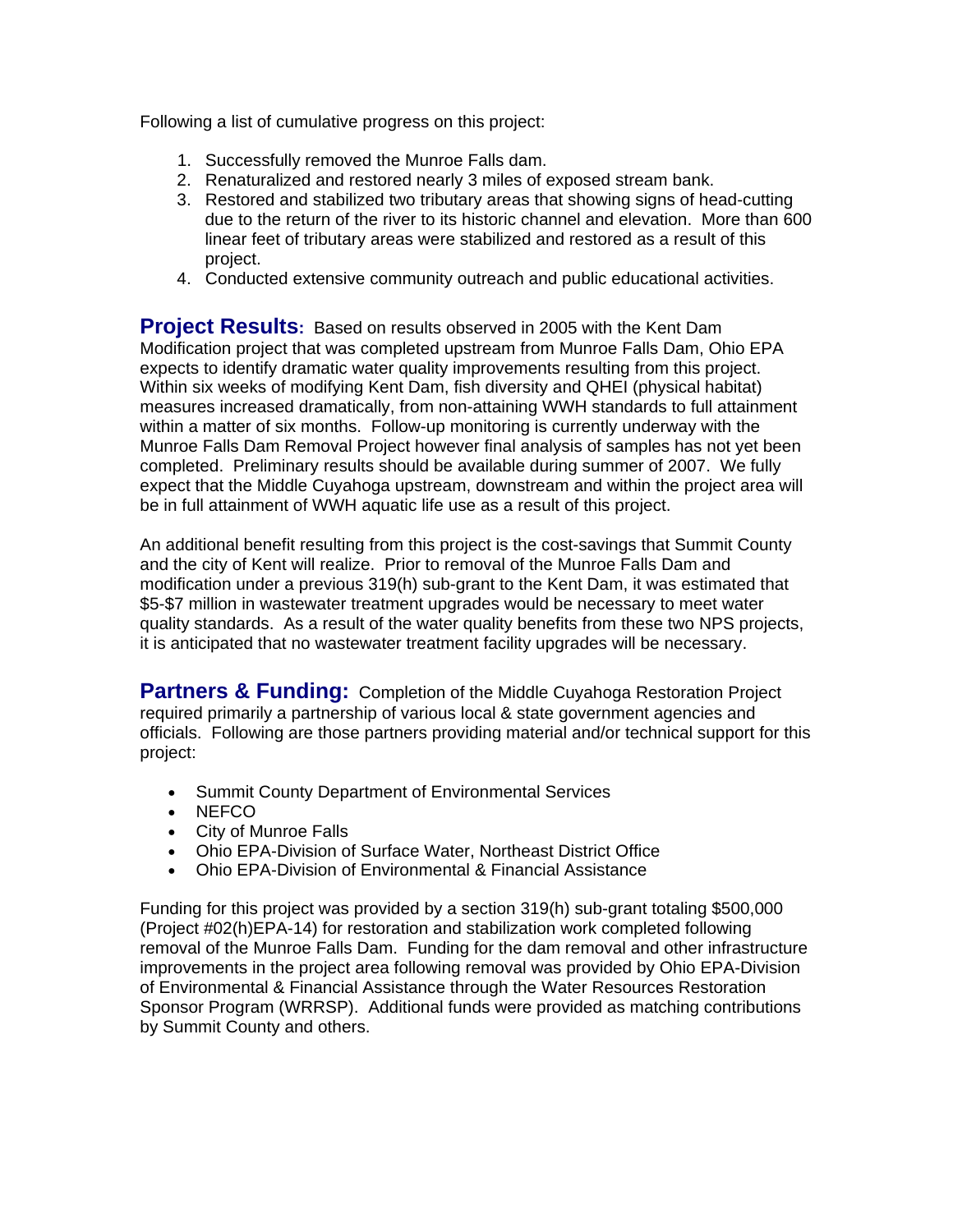**Photos and/Tables:** Following are a variety of photos of the project site illustrating conditions PRIOR to removal of the Munroe Falls dam and FOLLOWING removal:



**PHOTO 1-1** 

This 2005 photo shows conditions at the Munroe Falls dam PRIOR to removal. Note the large dam pool created by this dam. Low flow period caused serious dissolved oxygen shortages behind the dam extending for nearly three miles.



**PHOTO 1-2**  This 2006 photo shows how free-flowing conditions have been restored and exposed riverbanks exhibiting vigorous plant growth.

## **GRTS Project Number: #975500020-14**

Sub-grant closes 9/30/06

**Date Delisted:** The Middle Cuyahoga watershed is not yet delisted however water quality improvements resulting from this project and the previous modification of the Kent Dam a few miles upstream have been remarkable. It is anticipated that except for a mercury listing, the Middle Cuyahoga watershed may be delisted with the next cycle of monitoring results and completion of the next 303(d) report. Delisting may occur as soon as FFY2008.

**Contacts:** Local and state personnel involved or familiar with this project may be contacted as listed below:

### **SUMMIT COUNTY**

Deborah Houdeshell OR Tim Gott Summit County Department of Environmental Services 2525 State Road Cuyahoga Falls, Ohio 44223 (330) 926-2406

### **OHIO EPA**

Russ Gibson Ohio EPA-Division of Surface Water 122 South Front Street Columbus, Ohio 43216-1049 (614) 644-2020

**Additional details about this project available at:**  *http://www/co.summit.oh.us/executive/mfd/mfdhome.htm*